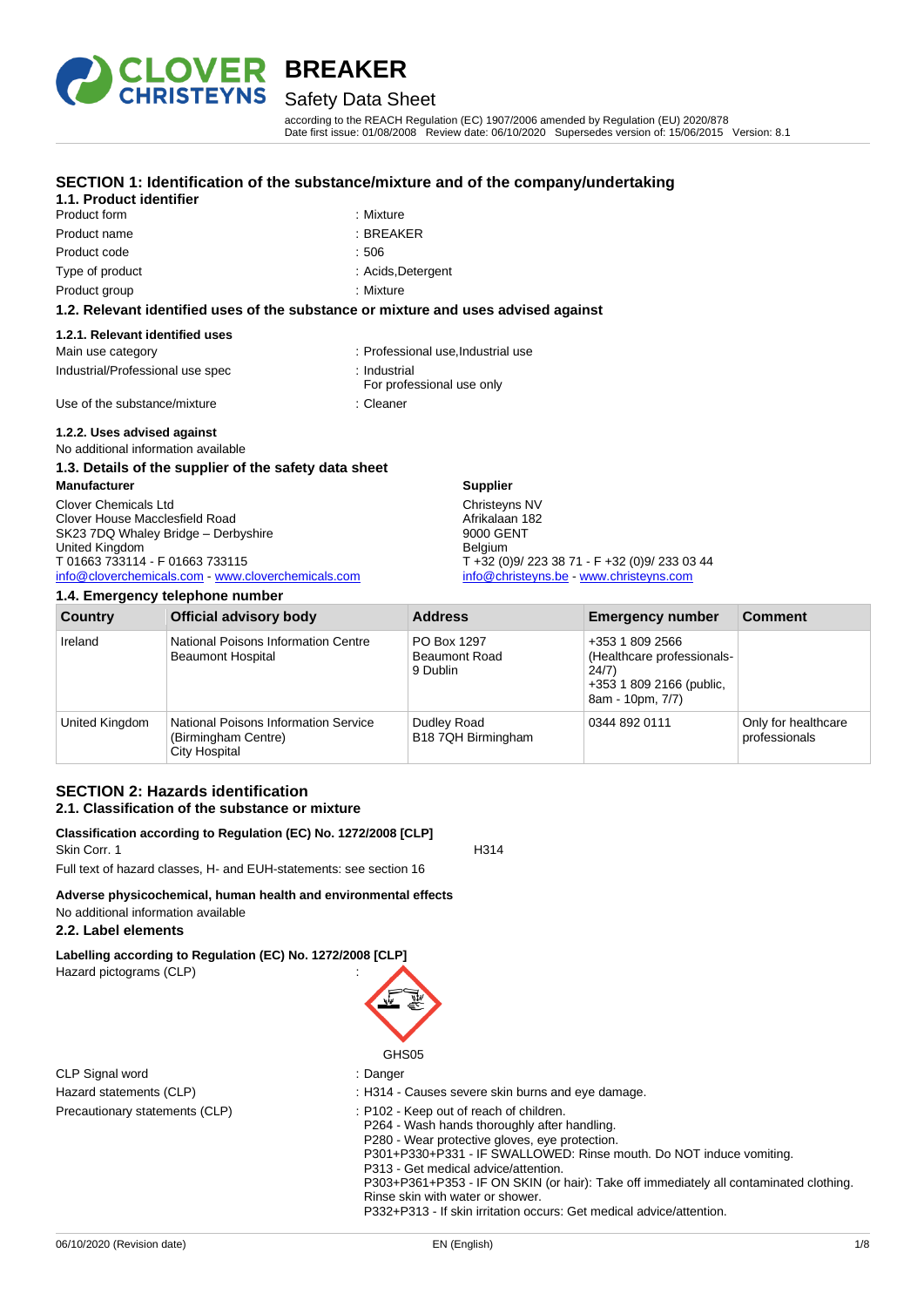#### Safety Data Sheet

according to the REACH Regulation (EC) 1907/2006 amended by Regulation (EU) 2020/878

P305+P351+P338 - IF IN EYES: Rinse cautiously with water for several minutes. Remove contact lenses, if present and easy to do. Continue rinsing. P337+P313 - If eye irritation persists: Get medical advice/attention. P362 - Take off contaminated clothing.

#### **2.3. Other hazards**

This substance/mixture does not meet the PBT criteria of REACH regulation, annex XIII

This substance/mixture does not meet the vPvB criteria of REACH regulation, annex XIII

Contains no PBT/vPvB substances ≥ 0.1% assessed in accordance with REACH Annex XIII

| <b>Component</b>                        |                                                                                                                                                                                 |
|-----------------------------------------|---------------------------------------------------------------------------------------------------------------------------------------------------------------------------------|
| Isotridecanol, ethoxylated (69011-36-5) | This substance/mixture does not meet the PBT criteria of REACH regulation, annex XIII<br>This substance/mixture does not meet the vPvB criteria of REACH regulation, annex XIII |

The mixture does not contain substance(s) included in the list established in accordance with Article 59(1) of REACH for having endocrine disrupting properties, or is not identified as having endocrine disrupting properties in accordance with the criteria set out in Commission Delegated Regulation (EU) 2017/2100 or Commission Regulation (EU) 2018/605

#### **SECTION 3: Composition/information on ingredients**

#### **3.1. Substances**

Not applicable

#### **3.2. Mixtures**

| <b>Name</b>                                                                                                                            | <b>Product identifier</b>                                              | $\frac{9}{6}$ | <b>Classification according to</b><br><b>Regulation (EC) No. 1272/2008</b><br>[CLP] |
|----------------------------------------------------------------------------------------------------------------------------------------|------------------------------------------------------------------------|---------------|-------------------------------------------------------------------------------------|
| Phosphoric acid<br>substance with national workplace exposure limit(s)<br>(GB); substance with a Community workplace<br>exposure limit | CAS-no: 7664-38-2<br>Einecs nr: 231-633-2<br>EG annex nr: 015-011-00-6 | $10 - 30$     | Met. Corr. 1, H290<br>Acute Tox. 4 (Oral), H302<br>Skin Corr. 1B, H314              |
| Isotridecanol, ethoxylated                                                                                                             | CAS-no: 69011-36-5<br>REACH-no: polymer                                | $1 - 3$       | Acute Tox. 4 (Oral), H302<br>Eye Dam. 1, H318                                       |
| (2-Methoxymethylethoxy)propanol<br>substance with a Community workplace exposure limit                                                 | CAS-no: 34590-94-8<br>Einecs nr: 252-104-2                             | $1 - 3$       | Not classified                                                                      |

| <b>Specific concentration limits:</b> |                                                                        |                                                                                                                     |  |
|---------------------------------------|------------------------------------------------------------------------|---------------------------------------------------------------------------------------------------------------------|--|
| <b>Name</b>                           | <b>Product identifier</b>                                              | <b>Specific concentration limits</b>                                                                                |  |
| Phosphoric acid                       | CAS-no: 7664-38-2<br>Einecs nr: 231-633-2<br>EG annex nr: 015-011-00-6 | ( $10 ≤ C < 25$ ) Eye Irrit. 2, H319<br>$(10 \leq C < 25)$ Skin Irrit. 2, H315<br>(25 ≤C < 100) Skin Corr. 1B, H314 |  |

Full text of H- and EUH-statements: see section 16

#### **SECTION 4: First aid measures**

| 4.1. Description of first aid measures                           |                                                                                                                                      |
|------------------------------------------------------------------|--------------------------------------------------------------------------------------------------------------------------------------|
| General advice                                                   | : Never give anything by mouth to an unconscious person. If you feel unwell, seek medical<br>advice (show the label where possible). |
| Inhalation                                                       | : Allow affected person to breathe fresh air. Allow the victim to rest.                                                              |
| Skin contact                                                     | : Remove affected clothing and wash all exposed skin area with mild soap and water,<br>followed by warm water rinse.                 |
| Eye contact                                                      | : Rinse immediately with plenty of water. Obtain medical attention if pain, blinking or redness<br>persists.                         |
| Ingestion                                                        | : Rinse mouth. Do NOT induce vomiting. Obtain emergency medical attention.                                                           |
| 4.2. Most important symptoms and effects, both acute and delayed |                                                                                                                                      |
| Acute effects skin                                               | : Causes skin irritation. Red skin.                                                                                                  |
| Acute effects eyes                                               | : Causes serious eye damage. redness, itching, tears.                                                                                |
| Acute effects oral route                                         | : Burns or irritation of the linings of the mouth, throat, and gastrointestinal tract. Abdominal<br>pain, nausea.                    |
|                                                                  |                                                                                                                                      |

**4.3. Indication of any immediate medical attention and special treatment needed** No additional information available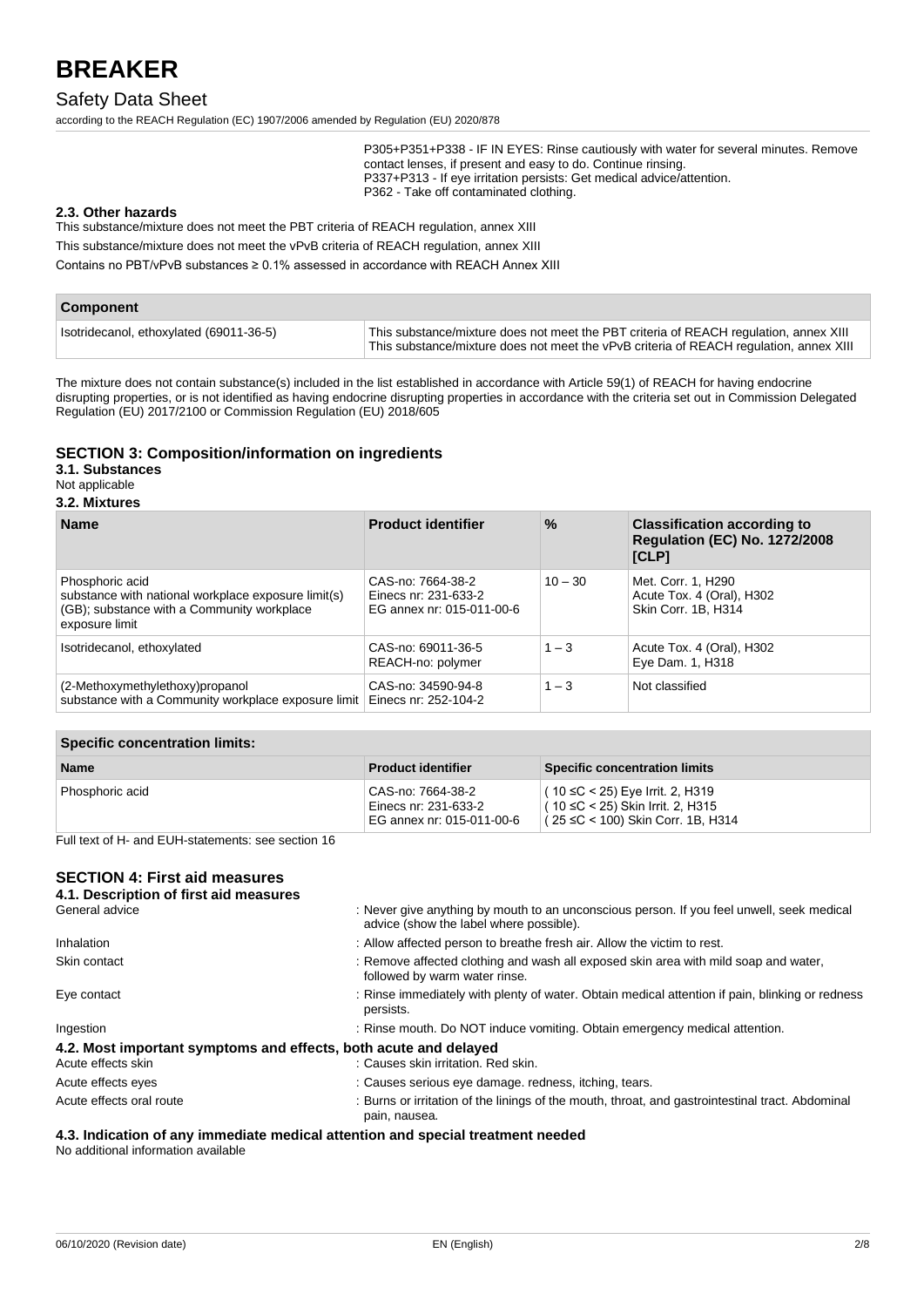## Safety Data Sheet

according to the REACH Regulation (EC) 1907/2006 amended by Regulation (EU) 2020/878

| <b>SECTION 5: Firefighting measures</b><br>5.1. Extinguishing media<br>Suitable extinguishing media                                       | : Water.                                                                                                                                                                                               |
|-------------------------------------------------------------------------------------------------------------------------------------------|--------------------------------------------------------------------------------------------------------------------------------------------------------------------------------------------------------|
|                                                                                                                                           |                                                                                                                                                                                                        |
| 5.2. Special hazards arising from the substance or mixture<br>Hazardous decomposition products in case of fire                            | : Toxic fumes may be released. Carbon dioxide. Carbon monoxide.                                                                                                                                        |
| 5.3. Advice for firefighters<br>Firefighting instructions                                                                                 | : Use water spray or fog for cooling exposed containers. Exercise caution when fighting any<br>chemical fire. Prevent fire fighting water from entering the environment.                               |
| Protection during firefighting                                                                                                            | : Do not enter fire area without proper protective equipment, including respiratory protection.                                                                                                        |
| <b>SECTION 6: Accidental release measures</b><br>6.1. Personal precautions, protective equipment and emergency procedures                 |                                                                                                                                                                                                        |
| 6.1.1. For non-emergency personnel<br>Emergency procedures                                                                                | : Evacuate unnecessary personnel.                                                                                                                                                                      |
| 6.1.2. For emergency responders                                                                                                           |                                                                                                                                                                                                        |
| Protective equipment                                                                                                                      | : Equip cleanup crew with proper protection.                                                                                                                                                           |
| Emergency procedures                                                                                                                      | : Ventilate area.                                                                                                                                                                                      |
| 6.2. Environmental precautions<br>Prevent entry to sewers and public waters. Notify authorities if liquid enters sewers or public waters. |                                                                                                                                                                                                        |
| 6.3. Methods and material for containment and cleaning up                                                                                 |                                                                                                                                                                                                        |
| Methods for cleaning up                                                                                                                   | : Soak up spills with inert solids, such as clay or diatomaceous earth as soon as possible.<br>Collect spillage. Store away from other materials.                                                      |
| 6.4. Reference to other sections<br>See Section 8. Exposure controls and personal protection.                                             |                                                                                                                                                                                                        |
| <b>SECTION 7: Handling and storage</b><br>7.1. Precautions for safe handling                                                              |                                                                                                                                                                                                        |
| Precautions for safe handling                                                                                                             | : Wash hands and other exposed areas with mild soap and water before eating, drinking or<br>smoking and when leaving work. Provide good ventilation in process area to prevent<br>formation of vapour. |
| 7.2. Conditions for safe storage, including any incompatibilities<br>Storage conditions                                                   | : Keep container tightly closed.                                                                                                                                                                       |
| Incompatible products                                                                                                                     | : Strong bases.                                                                                                                                                                                        |
| Packaging materials                                                                                                                       | : polyethylene.                                                                                                                                                                                        |
| 7.3. Specific end use(s)<br>No additional information available                                                                           |                                                                                                                                                                                                        |
| <b>SECTION 8: Exposure controls/personal protection</b><br>8.1. Control parameters                                                        |                                                                                                                                                                                                        |
| 8.1.1 National occupational exposure and biological limit values                                                                          |                                                                                                                                                                                                        |
| (2-Methoxymethylethoxy)propanol (34590-94-8)                                                                                              |                                                                                                                                                                                                        |
| <b>EU - Indicative Occupational Exposure Limit (IOEL)</b>                                                                                 |                                                                                                                                                                                                        |
| <b>IOEL TWA</b>                                                                                                                           | 308                                                                                                                                                                                                    |
| IOEL TWA [ppm]                                                                                                                            | 50 ppm                                                                                                                                                                                                 |
| Phosphoric acid (7664-38-2)                                                                                                               |                                                                                                                                                                                                        |
| <b>EU - Indicative Occupational Exposure Limit (IOEL)</b>                                                                                 |                                                                                                                                                                                                        |
| Local name                                                                                                                                | Orthophosphoric acid                                                                                                                                                                                   |
| <b>IOEL TWA</b>                                                                                                                           | 1 mg/m $3$                                                                                                                                                                                             |
| <b>IOEL STEL</b>                                                                                                                          | $2 \text{ mg/m}^3$                                                                                                                                                                                     |
| <b>United Kingdom - Occupational Exposure Limits</b>                                                                                      |                                                                                                                                                                                                        |
| Local name                                                                                                                                | Orthophosphoric acid                                                                                                                                                                                   |
| WEL TWA (OEL TWA) [1]                                                                                                                     | 1 mg/ $m3$                                                                                                                                                                                             |

#### **8.1.2. Recommended monitoring procedures**

WEL STEL (OEL STEL) 2 mg/m<sup>3</sup>

No additional information available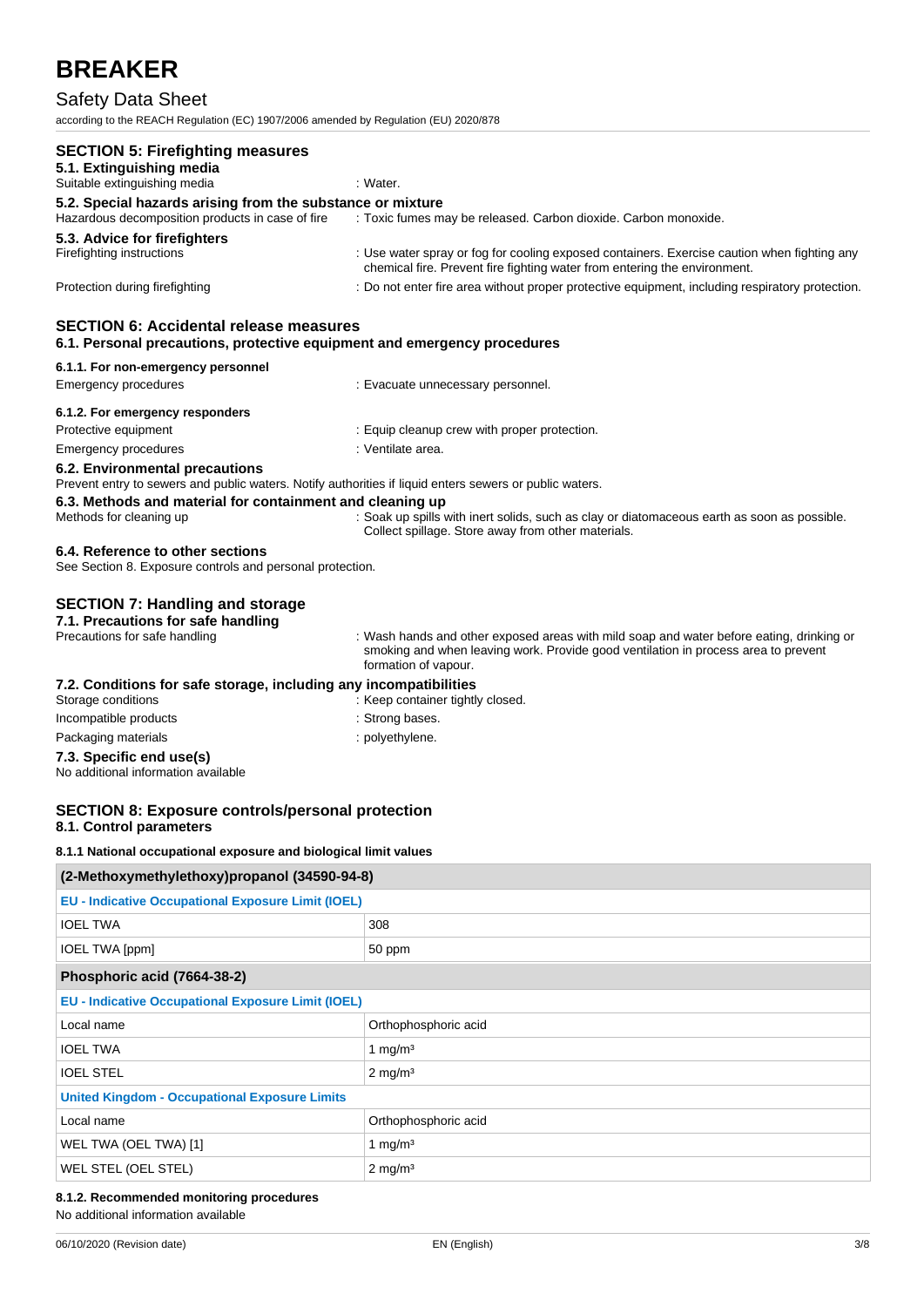### Safety Data Sheet

according to the REACH Regulation (EC) 1907/2006 amended by Regulation (EU) 2020/878

#### **8.1.3. Air contaminants formed**

No additional information available

#### **8.1.4. DNEL and PNEC** No additional information available

**8.1.5. Control banding** No additional information available

#### **8.2. Exposure controls**

#### **8.2.1. Appropriate engineering controls** No additional information available

### **8.2.2. Personal protection equipment**

### **Personal protective equipment:**

Avoid all unnecessary exposure.

**Personal protective equipment symbol(s):**



#### **8.2.2.1. Eye and face protection Eye protection:**

Chemical goggles or safety glasses

#### **8.2.2.2. Skin protection**

#### **Protective equipment:**

Wear suitable protective clothing. Acid resistent clothing

## **Hand protection:**

Wear protective gloves.

#### **8.2.2.3. Respiratory protection** No additional information available

**8.2.2.4. Thermal hazards** No additional information available

#### **8.2.3. Environmental exposure controls**

#### **Other information:**

Do not eat, drink or smoke during use.

#### **SECTION 9: Physical and chemical properties 9.1. Information on basic physical and chemical properties**

#### Physical state : Liquid Colour Colour : Colourless. Physical state/form : Liquid. Odour : odourless. Odour threshold **in the set of the set of the set of the set of the set of the set of the set of the set of the set of the set of the set of the set of the set of the set of the set of the set of the set of the set of the**

| Melting point/range         | : $< 0 °C$       |
|-----------------------------|------------------|
| Freezing point              | : Not available  |
| Boiling point/Boiling range | : > 100 °C       |
| Flammability                | : Non flammable. |
| <b>Explosive limits</b>     | : Not available  |
| Lower explosion limit       | : Not available  |
| Upper explosion limit       | : Not available  |
| Flash point                 | : Not available  |
| Autoignition temperature    | : Not available  |
| Decomposition temperature   | : Not available  |
| рH                          | $: \leq 1.5$     |
| Viscosity, kinematic        | : Not available  |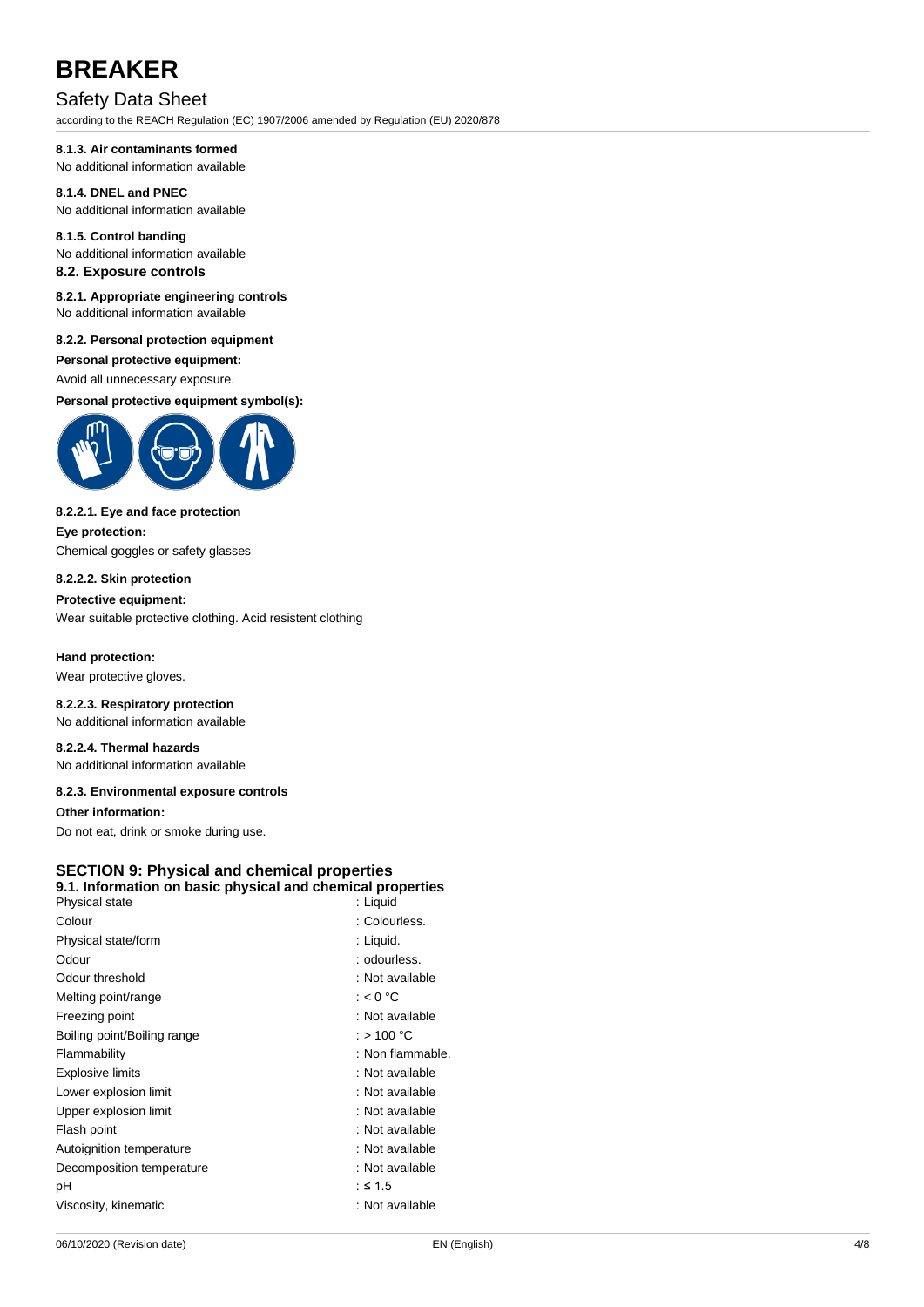## Safety Data Sheet

according to the REACH Regulation (EC) 1907/2006 amended by Regulation (EU) 2020/878

| Viscosity, dynamic                              | : 1300 - 3000 cP at 20 °C |
|-------------------------------------------------|---------------------------|
| Solubility                                      | : Soluble in water.       |
| Partition coefficient n-octanol/water (Log Kow) | : Not available           |
| Vapour pressure                                 | : Not available           |
| Vapour pressure at 50 °C                        | : Not available           |
| Density                                         | : Not available           |
| Relative density                                | : 1.13                    |
| Relative vapour density at 20 °C                | : Not available           |
| Particle characteristics                        | : Not applicable          |
| 0.2. Other information                          |                           |

#### **9.2. Other information**

#### **9.2.1. Information with regard to physical hazard classes**

No additional information available

#### **9.2.2. Other safety characteristics**

No additional information available

### **SECTION 10: Stability and reactivity**

| 10.1. Reactivity<br>No additional information available                                                  |
|----------------------------------------------------------------------------------------------------------|
| 10.2. Chemical stability<br>Stable under normal conditions.                                              |
| 10.3. Possibility of hazardous reactions<br>No dangerous reactions known under normal conditions of use. |
| 10.4. Conditions to avoid<br>No additional information available                                         |
| 10.5. Incompatible materials<br>Strong bases.                                                            |
| 10.6. Hazardous decomposition products<br>fume. Carbon monoxide. Carbon dioxide.                         |
|                                                                                                          |

### **SECTION 11: Toxicological information**

**11.1. Information on hazard classes as defined in Regulation (EC) No 1272/2008**

| Phosphoric acid (7664-38-2) |                  |
|-----------------------------|------------------|
| Acute toxicity (inhalation) | : Not classified |
| Acute toxicity (dermal)     | : Not classified |
| Acute toxicity (oral)       | : Not classified |

| $\frac{1}{1}$ . The spiritual control (1, 00 + 00 $\pm$ ) |                                                                    |
|-----------------------------------------------------------|--------------------------------------------------------------------|
| LD50 oral rat                                             | 1530 mg/kg                                                         |
| Skin corrosion/irritation                                 | : Causes severe skin burns.                                        |
|                                                           | $pH: \leq 1.5$                                                     |
| Serious eye damage/irritation                             | : Assumed to cause serious eye damage                              |
|                                                           | $pH: \leq 1.5$                                                     |
| Respiratory or skin sensitisation                         | : Not classified                                                   |
| Additional information                                    | : Based on available data, the classification criteria are not met |
| Germ cell mutagenicity                                    | : Not classified                                                   |
| Additional information                                    | : Based on available data, the classification criteria are not met |
| Carcinogenicity                                           | : Not classified                                                   |
| Additional information                                    | : Based on available data, the classification criteria are not met |
| Reproductive toxicity                                     | : Not classified                                                   |
| Additional information                                    | : Based on available data, the classification criteria are not met |
| STOT-single exposure                                      | : Not classified                                                   |
| Additional information                                    | : Based on available data, the classification criteria are not met |
| STOT-repeated exposure                                    | : Not classified                                                   |
| Additional information                                    | : Based on available data, the classification criteria are not met |
| Aspiration hazard                                         | : Not classified                                                   |
| Additional information                                    | : Based on available data, the classification criteria are not met |
|                                                           |                                                                    |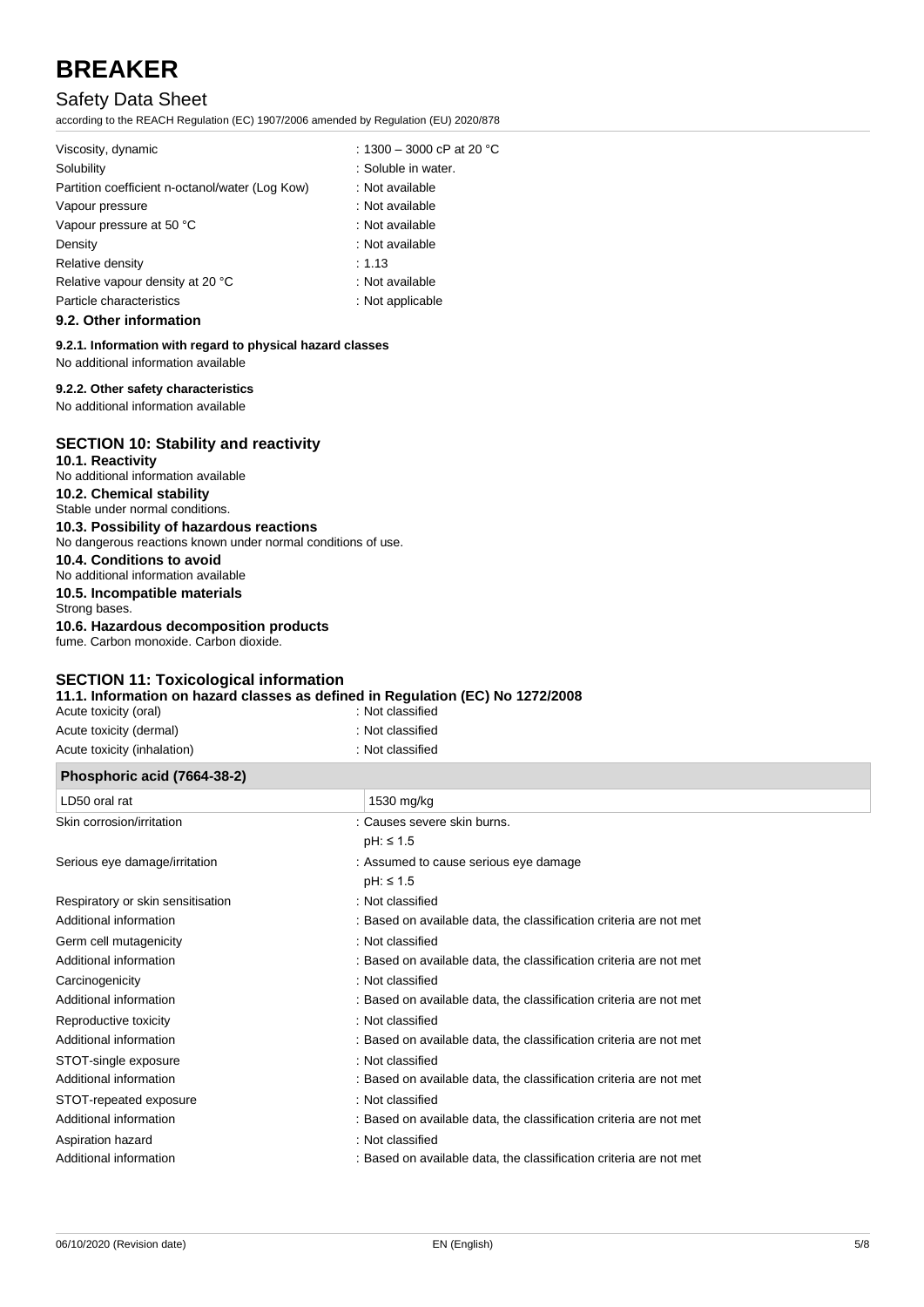## Safety Data Sheet

according to the REACH Regulation (EC) 1907/2006 amended by Regulation (EU) 2020/878

| 11.2. Information on other hazards                                                     |                                                                                                                                                                                                                                                                                                                                                                                                                 |             |  |
|----------------------------------------------------------------------------------------|-----------------------------------------------------------------------------------------------------------------------------------------------------------------------------------------------------------------------------------------------------------------------------------------------------------------------------------------------------------------------------------------------------------------|-------------|--|
| 11.2.1. Endocrine disrupting properties<br>No additional information available         |                                                                                                                                                                                                                                                                                                                                                                                                                 |             |  |
| 11.2.2. Other information                                                              |                                                                                                                                                                                                                                                                                                                                                                                                                 |             |  |
| Potential adverse human health effects and<br>symptoms                                 | : Based on available data, the classification criteria are not met                                                                                                                                                                                                                                                                                                                                              |             |  |
| <b>SECTION 12: Ecological information</b>                                              |                                                                                                                                                                                                                                                                                                                                                                                                                 |             |  |
| 12.1. Toxicity<br>Hazardous to the aquatic environment, short-term<br>(acute)          | : Not classified                                                                                                                                                                                                                                                                                                                                                                                                |             |  |
| Hazardous to the aquatic environment, long-term<br>(chronic)                           | : Not classified                                                                                                                                                                                                                                                                                                                                                                                                |             |  |
| Not rapidly degradable                                                                 |                                                                                                                                                                                                                                                                                                                                                                                                                 |             |  |
| 12.2. Persistence and degradability                                                    |                                                                                                                                                                                                                                                                                                                                                                                                                 |             |  |
| <b>BREAKER</b>                                                                         |                                                                                                                                                                                                                                                                                                                                                                                                                 |             |  |
| Persistence and degradability                                                          | Biodegradable. The surfactant(s) contained in this preparation complies(comply) with the<br>biodegradability criteria as laid down in Regulation (EC) No. 648/2004 on detergents. Data<br>to support this assertion are held at the disposal of the competent authorities of the<br>Member States and will be made available to them, at their direct request or at the request<br>of a detergent manufacturer. |             |  |
| 12.3. Bioaccumulative potential                                                        |                                                                                                                                                                                                                                                                                                                                                                                                                 |             |  |
| <b>BREAKER</b>                                                                         |                                                                                                                                                                                                                                                                                                                                                                                                                 |             |  |
| Bioaccumulative potential                                                              | No bioaccumulation.                                                                                                                                                                                                                                                                                                                                                                                             |             |  |
| 12.4. Mobility in soil<br>No additional information available                          |                                                                                                                                                                                                                                                                                                                                                                                                                 |             |  |
| 12.5. Results of PBT and vPvB assessment                                               |                                                                                                                                                                                                                                                                                                                                                                                                                 |             |  |
| <b>BREAKER</b>                                                                         |                                                                                                                                                                                                                                                                                                                                                                                                                 |             |  |
| This substance/mixture does not meet the PBT criteria of REACH regulation, annex XIII  |                                                                                                                                                                                                                                                                                                                                                                                                                 |             |  |
| This substance/mixture does not meet the vPvB criteria of REACH regulation, annex XIII |                                                                                                                                                                                                                                                                                                                                                                                                                 |             |  |
| 12.6. Endocrine disrupting properties<br>No additional information available           |                                                                                                                                                                                                                                                                                                                                                                                                                 |             |  |
| 12.7. Other adverse effects<br>Additional information                                  | : Avoid release to the environment.                                                                                                                                                                                                                                                                                                                                                                             |             |  |
| <b>SECTION 13: Disposal considerations</b><br>13.1. Waste treatment methods            |                                                                                                                                                                                                                                                                                                                                                                                                                 |             |  |
| Product/Packaging disposal recommendations                                             | : Dispose in a safe manner in accordance with local/national regulations.                                                                                                                                                                                                                                                                                                                                       |             |  |
| Waste / unused products                                                                | : Avoid release to the environment.                                                                                                                                                                                                                                                                                                                                                                             |             |  |
| <b>SECTION 14: Transport information</b><br>In accordance with ADR / IMDG / IATA       |                                                                                                                                                                                                                                                                                                                                                                                                                 |             |  |
| <b>ADR</b>                                                                             | <b>IMDG</b>                                                                                                                                                                                                                                                                                                                                                                                                     | <b>IATA</b> |  |
| 14.1. UN number or ID number                                                           |                                                                                                                                                                                                                                                                                                                                                                                                                 |             |  |

| <b>UN 3264</b>                                                                            | <b>UN 3264</b>                                                                         |  |  |  |
|-------------------------------------------------------------------------------------------|----------------------------------------------------------------------------------------|--|--|--|
|                                                                                           |                                                                                        |  |  |  |
| CORROSIVE LIQUID, ACIDIC, INORGANIC,<br>N.O.S.                                            | Corrosive liquid, acidic, inorganic, n.o.s.                                            |  |  |  |
| <b>Transport document description</b>                                                     |                                                                                        |  |  |  |
| UN 3264 CORROSIVE LIQUID, ACIDIC,<br>INORGANIC, N.O.S. (Phosphoric Acid (21%)),<br>8. III | UN 3264 Corrosive liquid, acidic, inorganic,<br>n.o.s. (Phosphoric Acid (21%)), 8, III |  |  |  |
| 14.3. Transport hazard class(es)                                                          |                                                                                        |  |  |  |
| 8                                                                                         | 8                                                                                      |  |  |  |
|                                                                                           |                                                                                        |  |  |  |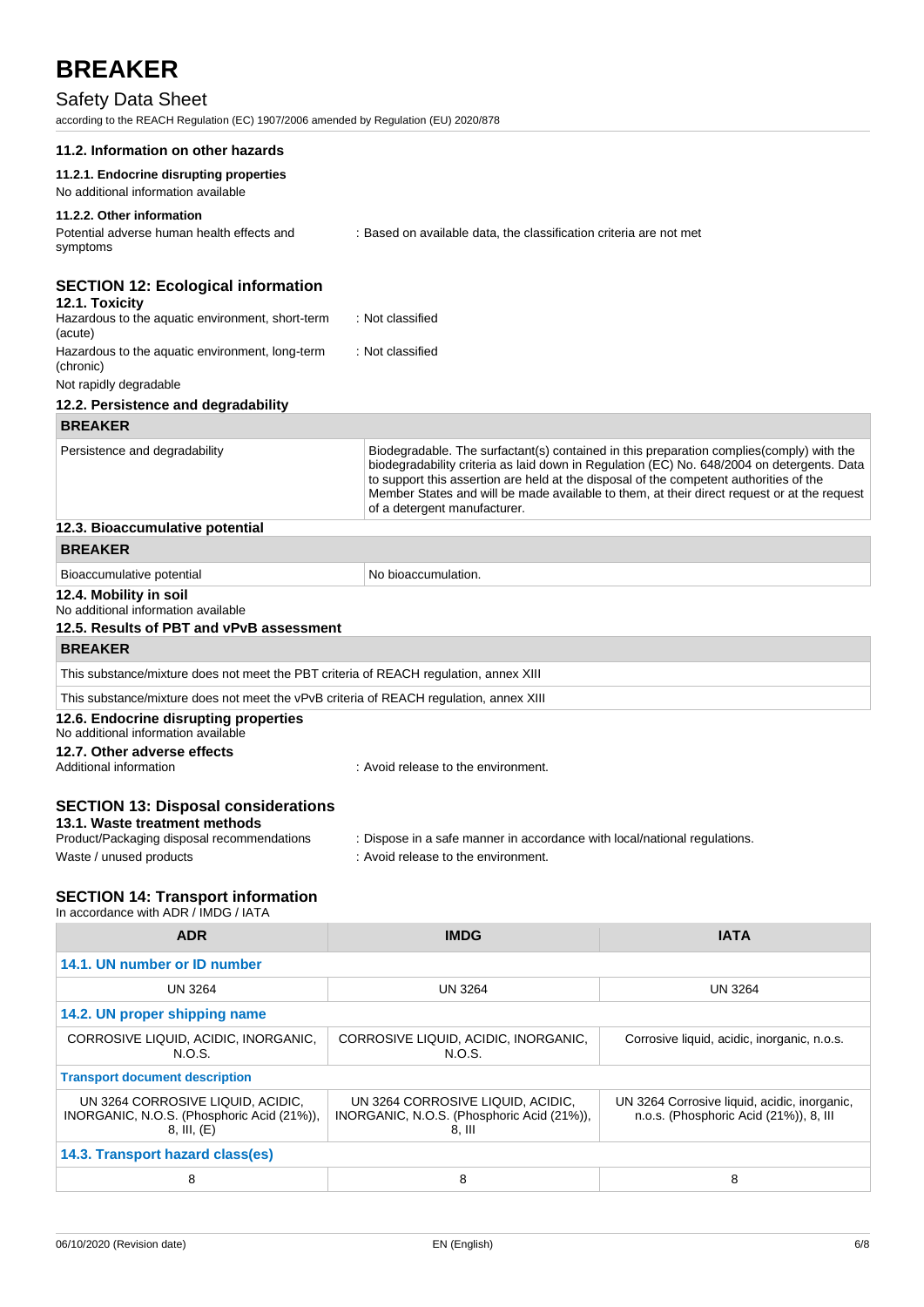## Safety Data Sheet

according to the REACH Regulation (EC) 1907/2006 amended by Regulation (EU) 2020/878

| <b>ADR</b>                                                                      | <b>IMDG</b>                                               | <b>IATA</b>                       |
|---------------------------------------------------------------------------------|-----------------------------------------------------------|-----------------------------------|
|                                                                                 |                                                           |                                   |
| 14.4. Packing group                                                             |                                                           |                                   |
| Ш                                                                               | Ш                                                         | Ш                                 |
| <b>14.5. Environmental hazards</b>                                              |                                                           |                                   |
| Dangerous for the environment: No                                               | Dangerous for the environment: No<br>Marine pollutant: No | Dangerous for the environment: No |
| No supplementary information available                                          |                                                           |                                   |
| 14.6. Special precautions for user                                              |                                                           |                                   |
| <b>Overland transport</b>                                                       |                                                           |                                   |
| Classification code (ADR)                                                       | : C1                                                      |                                   |
| Special provisions (ADR)                                                        | : 274                                                     |                                   |
| Limited quantities (ADR)                                                        | : 51                                                      |                                   |
| Packing instructions (ADR)                                                      | : P001, IBC03, LP01, R001                                 |                                   |
| Mixed packing provisions (ADR)                                                  | : MP19                                                    |                                   |
| Portable tank and bulk container instructions<br>(ADR)                          | : T7                                                      |                                   |
| Portable tank and bulk container special provisions<br>(ADR)                    | : TP1, TP28                                               |                                   |
| Tank code (ADR)                                                                 | : L4BN                                                    |                                   |
| Vehicle for tank carriage                                                       | : AT                                                      |                                   |
| Transport category (ADR)                                                        | :3                                                        |                                   |
| Special provisions for carriage - Packages (ADR)                                | : V12                                                     |                                   |
| Hazard identification number (Kemler No.)                                       | :80                                                       |                                   |
| Orange plates                                                                   | 80<br>3264                                                |                                   |
| Tunnel code                                                                     | : E                                                       |                                   |
| EAC code                                                                        | : 2X                                                      |                                   |
| APP code                                                                        | $\therefore$ B                                            |                                   |
| <b>Transport by sea</b>                                                         |                                                           |                                   |
| Special provisions (IMDG)                                                       | : 223, 274                                                |                                   |
| Limited quantities (IMDG)                                                       | :5L                                                       |                                   |
| Packing instructions (IMDG)                                                     | : P001, LP01                                              |                                   |
| IBC packing instructions (IMDG)                                                 | : IBC03                                                   |                                   |
| Air transport                                                                   |                                                           |                                   |
| PCA Limited quantities (IATA)                                                   | : Y841                                                    |                                   |
| PCA limited quantity max net quantity (IATA)                                    | :1L                                                       |                                   |
| PCA packing instructions (IATA)                                                 | :852                                                      |                                   |
| PCA max net quantity (IATA)                                                     | : 5L                                                      |                                   |
| CAO packing instructions (IATA)                                                 | :856                                                      |                                   |
| CAO max net quantity (IATA)                                                     | :60L                                                      |                                   |
| Special provisions (IATA)                                                       | : A3, A803                                                |                                   |
| 14.7. Maritime transport in bulk according to IMO instruments<br>Not applicable |                                                           |                                   |